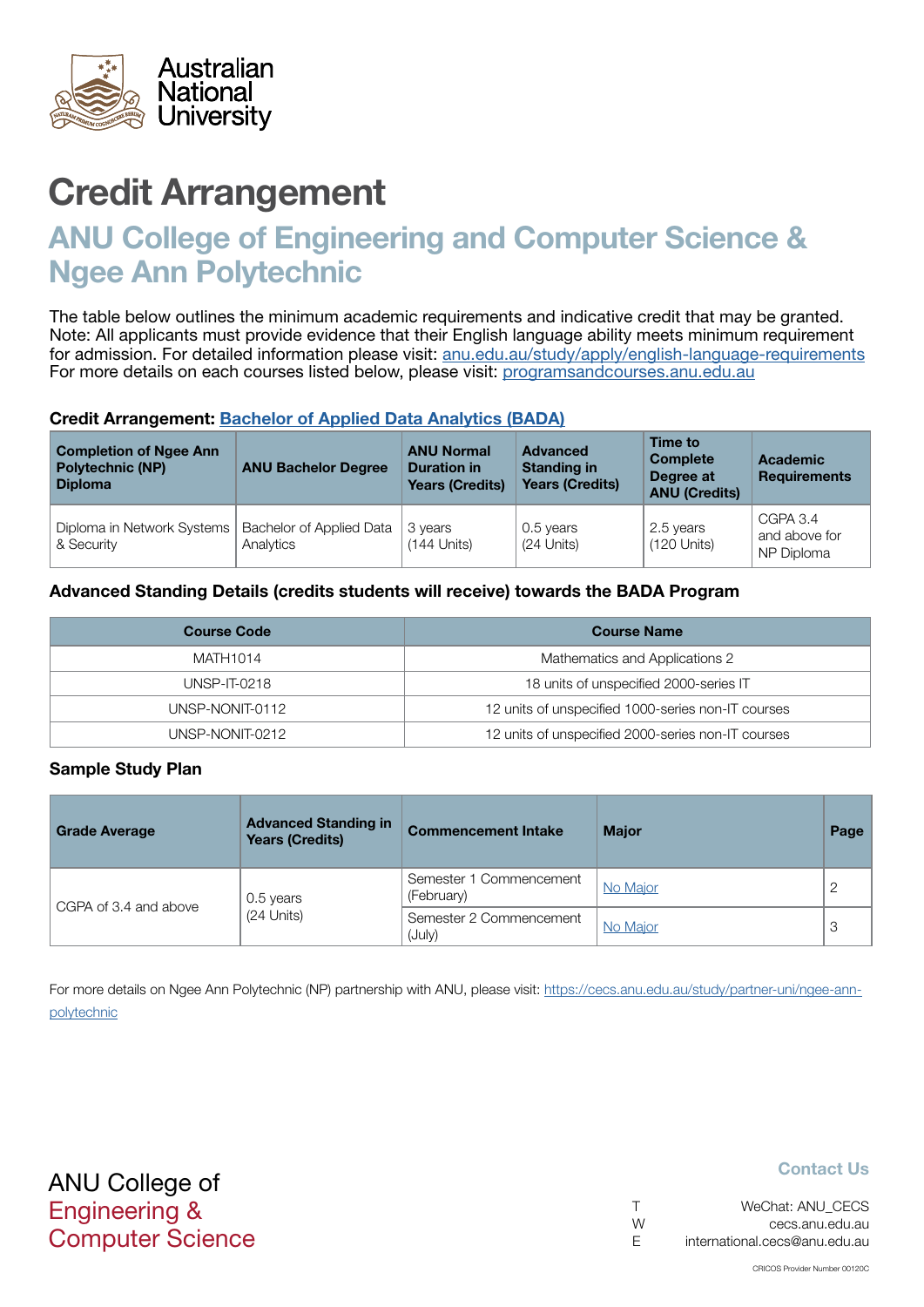<span id="page-1-0"></span>

# Credit Arrangement

# ANU College of Engineering and Computer Science & Ngee Ann Polytechnic

The table below outlines the minimum academic requirements and indicative credit that may be granted. Note: All applicants must provide evidence that their English language ability meets minimum requirement for admission. For detailed information please visit: [anu.edu.au/study/apply/english-language-requirements](http://anu.edu.au/study/apply/english-language-requirements)

### Credit Arrangement: [Bachelor of Applied Data Analytics](http://programsandcourses.anu.edu.au/program/BADAN) (BADA)

| <b>Completion of Ngee Ann</b><br><b>Polytechnic (NP)</b><br><b>Diploma</b> | <b>ANU Bachelor Degree</b>            | <b>ANU Normal</b><br><b>Duration in</b><br><b>Years (Credits)</b> | <b>Advanced</b><br><b>Standing in</b><br><b>Years (Credits)</b> | Time to<br><b>Complete</b><br>Degree at ANU<br>(Credits) | Academic<br><b>Requirements</b>         |
|----------------------------------------------------------------------------|---------------------------------------|-------------------------------------------------------------------|-----------------------------------------------------------------|----------------------------------------------------------|-----------------------------------------|
| Diploma in Network<br><b>Systems &amp; Security</b>                        | Bachelor of Applied Data<br>Analytics | 3 years<br>$(144$ Units)                                          | 0.5 years<br>(24 Units)                                         | 2.5 years<br>$(120$ Units)                               | CGPA 3.4<br>and above for<br>NP Diploma |

## Sample Study Plan: Semester 1 Commencement (February)

#### No major

ANU College of Engineering &

Computer Science

Students study four courses per semester at ANU. For more details on each courses listed below, please visit: [programsandcourses.anu.edu.au](http://programsandcourses.anu.edu.au/program/BIT)

|                                       | <b>ANU Semester 1 (February))</b>                                                                                                                                                       | <b>ANU Semester 2 (July)</b>                                                                                                                                          |
|---------------------------------------|-----------------------------------------------------------------------------------------------------------------------------------------------------------------------------------------|-----------------------------------------------------------------------------------------------------------------------------------------------------------------------|
| Year 1 at ANU<br>$(48 \text{ units})$ | COMP1730 Programming for Scientists<br>$\bullet$<br>STAT1003 Statistical Techniques<br>$\bullet$<br><b>DEMO2002 Population Analysis</b><br>$\bullet$<br>Elective (6 units)<br>$\bullet$ | COMP2400 Relational Databases<br>٠<br>SOCR1001 Foundations of Social Research<br>SOCY2169 Online Research Methods<br>Elective (6 units)<br>٠                          |
| Year 2 at ANU<br>$(48 \text{ units})$ | COMP3425 Data Mining<br>$\bullet$<br>STAT2008 Regression Modelling<br>$\bullet$<br>Elective (6 units)<br>$\bullet$<br>Elective (6 units)<br>$\bullet$                                   | COMP3430 Data Wrangling<br>٠<br>STAT2001 Introductory Mathematical Statistics<br>٠<br>SOCR3001 Data for Decision Making<br>٠<br>STAT3011 Graphical Data Analysis<br>٠ |
| Year 3 at ANU<br>$(24 \text{ units})$ | SOCY2166 Social Science of the Internet<br>STAT3040 Statistical Learning<br>٠<br>Elective (6 units)<br>$\bullet$<br>Elective (6 units)<br>$\bullet$                                     |                                                                                                                                                                       |

NOTE: It is a student's responsibility to ensure the above is correct and satisfies the degree requirements of the program. This is a quide only and is provided to assist students with their enrolment planning. (Last Updated: March 2018)

For more details on Ngee Ann Polytechnic (NP) partnership with ANU, please visit: https://cecs.anu.edu.au/study/partner-uni/ngee-annpolytechnic

### Contact Us

|    | WeChat: ANU CECS              |
|----|-------------------------------|
| W  | cecs.anu.edu.au               |
| F. | international.cecs@anu.edu.au |